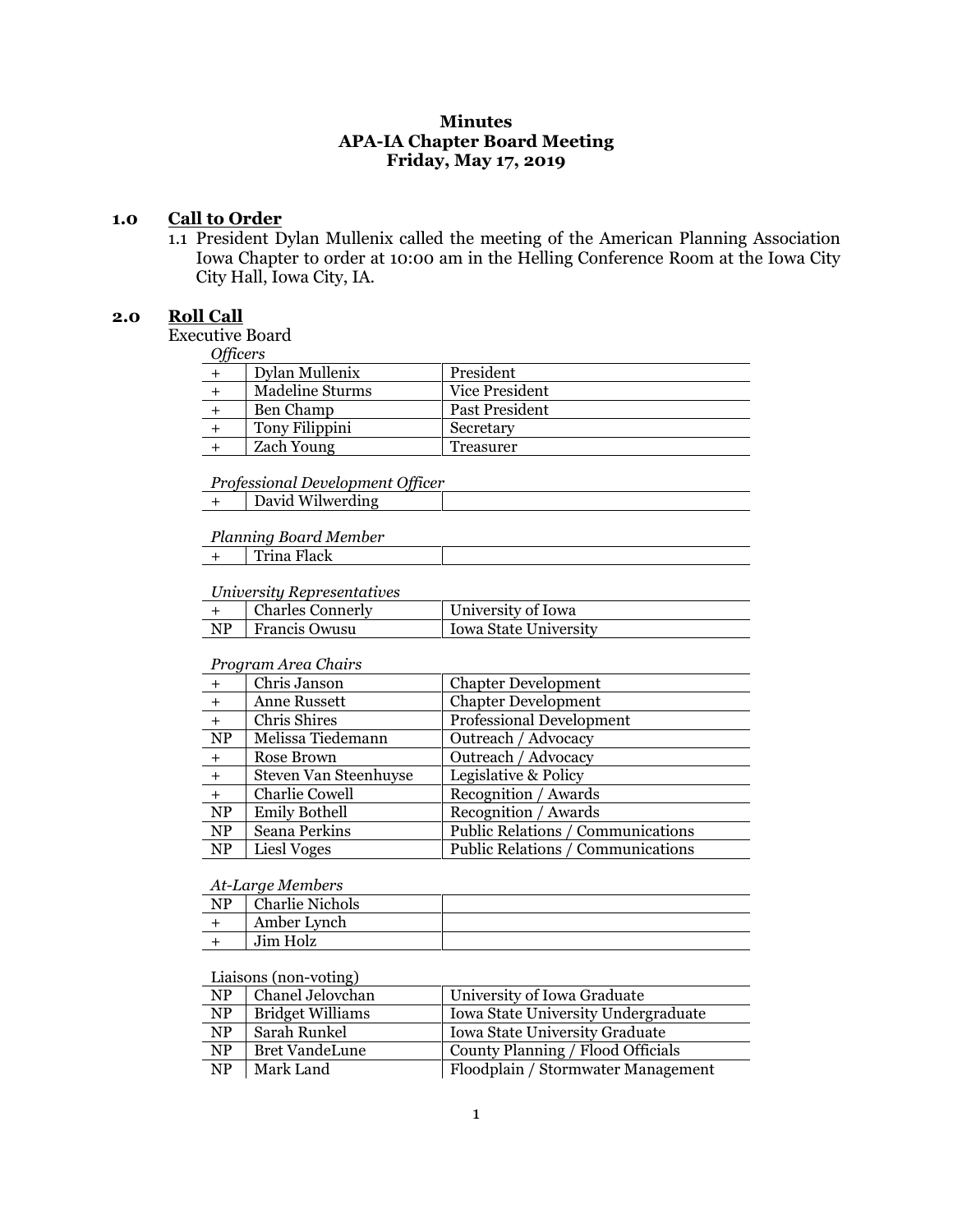16 *(of 22)* - Voting Members Present (*notated "+"*) *(12 required to achieve quorum)*

## **3.0 Introduction and Welcoming of Any Guests/Others**

Dylan extended a welcome to our new member Trina for her first board meeting.

## **4.0 Approval of Agenda and Minutes**

- 4.1 Approval of Agenda for Friday, May 17, 2019. *Motion by Young, seconded by Shires. Unanimous Approval.*
- 4.2 Approval of the Minutes, as read, from Friday, March 15, 2019. *Motion by Sturms, seconded by Young. Unanimous Approval.*

## **5.0 APA Iowa Membership Forum/Input**

Mullenix opened the floor for membership input. No input was presented and forum was closed.

#### **6.0 Business Items**

6.1 Approve appointment of Alexsis Fleener to the board as At-Large Representative Mullenix nominated Alexsis Fleener to be on the board in the role of At-Large member.

*Motion to accept the nomination, made by Filippini, seconded by Shires. Unanimous Approval.*

## 6.2 RFP for Future APA-IA Conference Locations

Sturms presented a draft update to the RFP for soliciting conference locations for future meetings. Currently the chapter has locations secured through 2020. Sturms asked the board if there is a desire to include 2020 in the call for proposals for potential alternative hosts, currently planned for Des Moines, due to the challenges in securing a location. The planning committee will continue to pursue site selection in Des Moines for 2020, but will seek alternative proposals in the event no facility location can be arranged for the conference in Des Moines.

*Motion to send out the RFP as presented for the years 2020, 2021, and 2022, made by Holz, seconded by Young. Unanimous Approval.*

## **7.0 Discussion Items**

7.1 2019 Iowa-APA Conference (Iowa City)

Sturms reported that the committee will be touring the facility after the May  $17<sup>th</sup>$ board meeting. The Thursday keynote presenter has been secured for the conference. The committee is still seeking keynote presenters for the remaining days. The local committee is working on the progressive dinner details. Connerly indicated that the UI Planning department is exploring a way to include an alumni event. Session proposals are due today (May 17) for the conference.

#### 7.2 Event Management Proposals

Sturms presented on the progress of seeking proposals for contracting administrative support. She furnished two proposals for services from the following: Sickels & Associates, Inc., and Diversified Management Services. Consensus was to continue reviewing the proposals for more detailed scoping of services.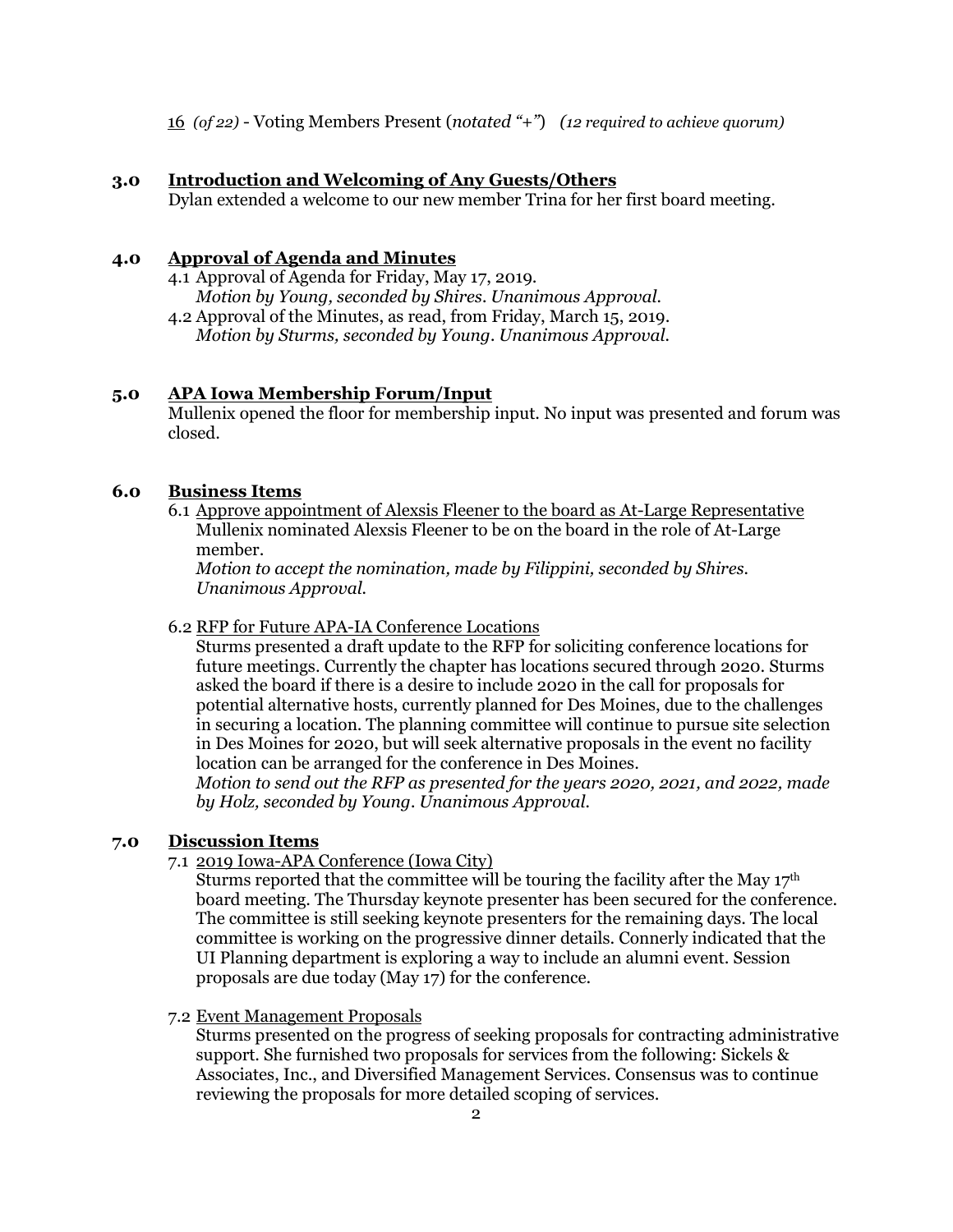7.3 Proposed changes to CM requirements

Wilwerding presented a proposal from the American Planning Association to modify the AICP CM requirements. The proposed changes include reducing the Law and Ethics requirements from 1.5 to 1.0. The changes also include adding 1.0 credit for Social Equity, and 1.0 credit for a targeted topic which would change on a 4-year cycle; the first topic selected is on Climate. The proposal is targeted for implementation starting in the 2021 reporting cycle. Those presented expressed concern regarding "who" would be eligible to present on these selected topics for eligible credit. It was noted that typically the APA-IA conference provides 14 CM credits annually. Interest was expressed in understanding who selects the "target topic". Wilwerding will draft comments for the board to review prior to sending to APA.

### **8.0 Officers Reports**

8.1 President (Mullenix)

Mullenix reported that the officers continue to meet monthly. Such topics covered include upcoming chapter elections and work program progress. He presented updates to the work program for administrative items which include exploration of implementing a Google Organizations account for the chapter. He also noted upcoming work to review the financial policy of the chapter, as well as potential for more coordinated events with ULI Iowa.

Mullenix reported that he attended the Chapter Presidents Council meeting at the APA National Conference in April and exchanged ideas from other Chapters, including ideas on sponsorship and succession planning.

8.2 Vice President (Sturms)

Sturms had no report.

8.3 Immediate Past-President (Champ)

Champ reported on his work regarding the State tax bill proposal. Champ illustrated to the board his success in advocating with State legislatures.

- 8.4 Secretary (Filippini)
- 8.4.1 Filippini provided a membership update through April 2019.
- 8.4.2 Filippini provided a report on board member attendance through March 2019.
- 8.5 Treasurer (Young)
- 8.5.1 Young presented the Treasure's Report.

*Chapter Treasurer's Report was accepted - motion by Brown, seconded by Shires. Unanimous approval.*

## **9.0 Executive Board Reports**

- 9.1 Professional Development Officer (Wilwerding) Wilwerding reported that there are five Iowa members signed up for the May 2019 AICP testing window.
- 9.1.1 APA Report on the AICP Candidate Program Wilwerding reported that he had presented to both Iowa State University and University of Iowa planning students about the AICP Candidate program.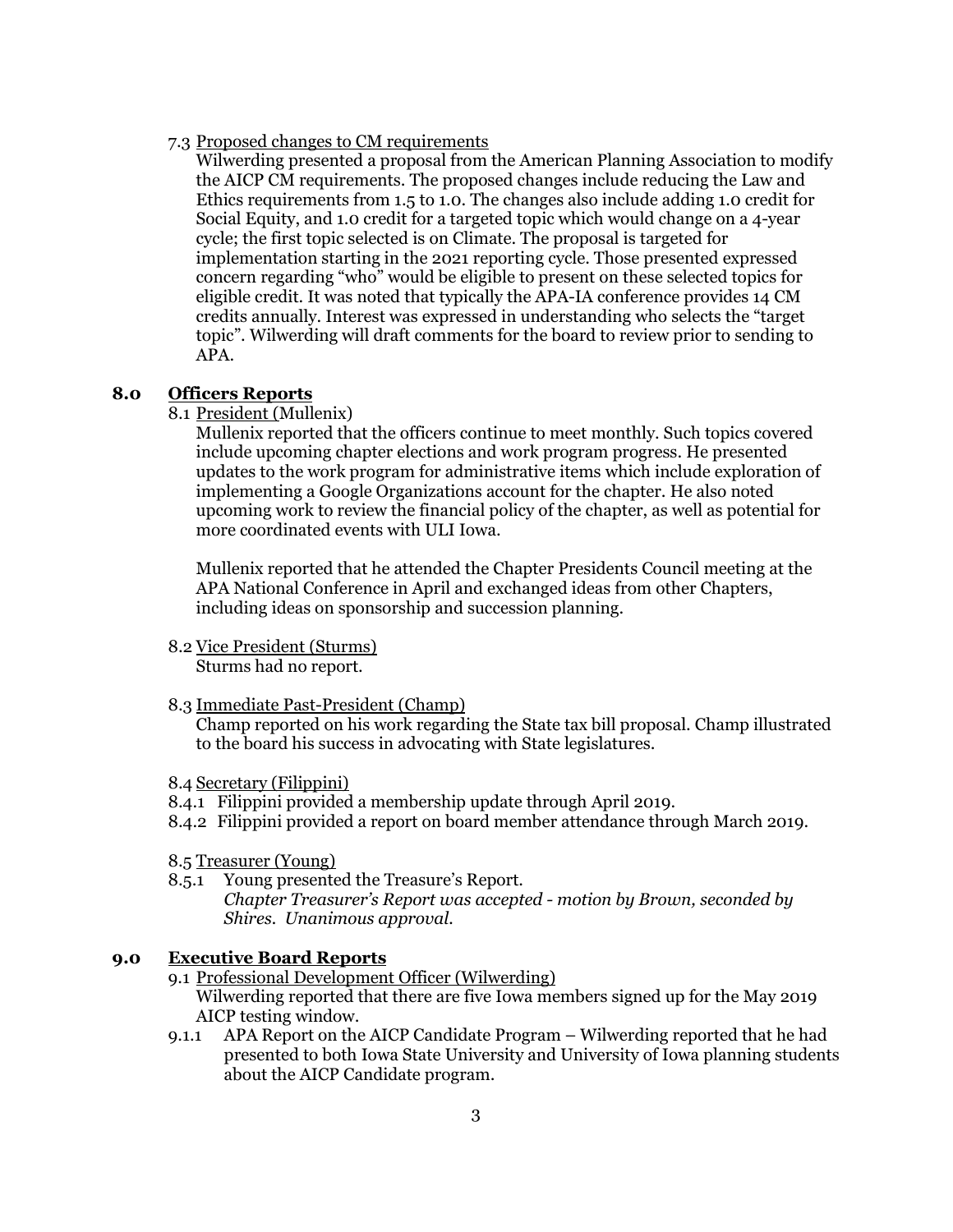- 9.1.2 CM Provider Toolkit Wilwerding reported that updates had been made to the policies for providing CM credits; changes result in more flexibility for CM providers. He mentioned that other Chapters have developed a general policy for how the chapter will partner for CM events and asked if the board was interested in developing a local policy.
- 9.1.3 Professional Development Work Program Activities Update The following update was provided in a report:
	- (Objective 1 and 2) In 2019 we've already offered 10 CM hours to members; all events were free.
	- (Objective 3) I've been to both ISU and Iowa in the last few months to promote the candidate program and have standing offers to both to return each year.
	- (Objective 4) This was an area of focus at the PDO Exchange at NPC19. The AICP Commission recently amended the provider partnership criteria to state the following:
		- o CM provider has shared the total direct costs of the program (not including consumables such as food and beverages) OR the activity is marketed under the registered provider's brand (i.e. logo);
		- o CM provider has contributed significantly to the development of the program (e.g., topic and speaker identification); and
		- o CM provider has participated in the marketing of the program
	- This change gives us more flexibility in sponsoring CM hours at partner events beyond those that are just free events, provided the partners are willing to cobrand the event with APA. Some suggestions I heard from other PDO's was the use of committees to meet with potential partners to establish relationships ahead of the last minute requests for the Chapter to sponsor the CM hours. At least one chapter wrote a formal policy and one required a reciprocal agreement detailing how/when they would sponsor CM requirements. A policy may be helpful, but the change in the criteria will make it much easier to partner than it previously was. We regularly work with the Tomorrow Plan Speaker Series, have an upcoming ULI Iowa event and recently worked with Bi-State Regional Planning Commission to sponsor CM hours at a training event. This change should allow us to better work with other groups such as Public Health, which had previously been limited as their events have registration fees.
	- (Objective 5) AICP Exam Prep session held at each state conference. APA provides a list monthly of individuals scheduled to take the exam and I reach out to each providing materials/resources. My goal for 2019 is to get this content updated for the website. I also attended the test prep session in SF and would like to audit the exam this year as a way to better be able to assist test takers. I'm also continuing to work on assisting with the rewrite of the CPC Exam Guide – the goal is to have this completed by the end of the year.
- 9.2 Planning Board Member (Flack) Flack had no report.

## 9.3 University of Iowa (Connerly)

Connerly reported that the University of Iowa planning program is working towards adapting more courses for online arrangements. Two courses will be available this fall. Connerly also reported that the Master of Public Affairs program is currently in discussions with Iowa Regents Political Science Departments regarding the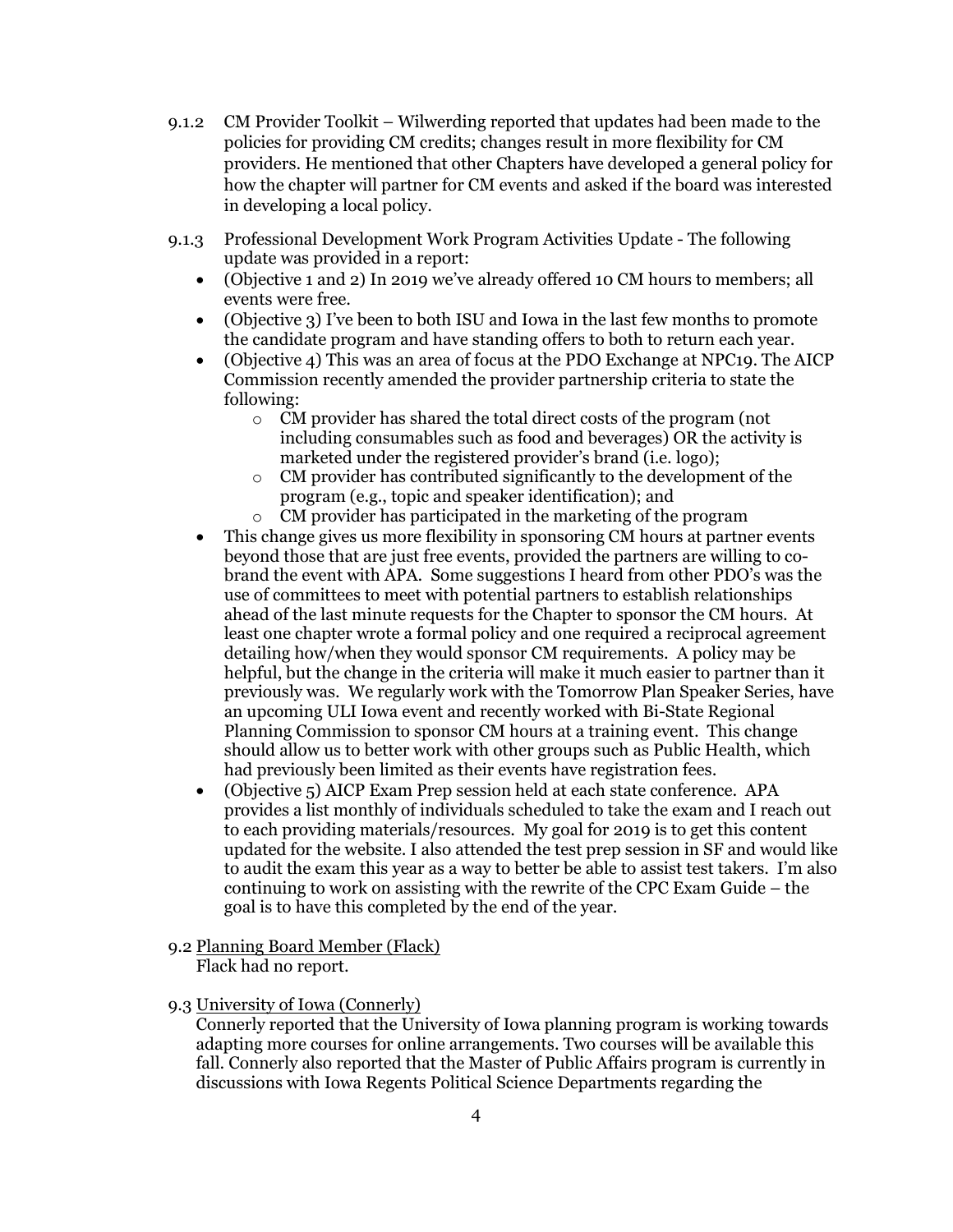differences between the new Master program and available programs in the State. The University of Iowa is organizing the proposed program as full-time, on-campus program. One step of the approval process includes receiving letters of non-objection from the existing related programs at regent universities.

Connerly also reported that the University of Iowa planning program ranks #12 of all planning schools of students participating in the AICP Candidate program.

- 9.4 Iowa State University (Owusu) No report.
- 9.5 At-Large Representative (Lynch/Holz/Nichols)

Lynch reported that she is working on packaging all the Mentor Match materials for whomever takes on the program in the future and expressed her willingness to help with the program in the future. Lynch thanked everyone for serving on the Board. Holz had no report.

### 9.6 Chapter Development Program (Janson/Russett)

9.6.1 Janson reported that they are reaching out to COGs to see if they are supporting APA membership for their employees. Also reported that MAPA hosts a "Pints for Planners" quarterly event which would include planners located in Western Iowa. Janson reported that having an option to join as a chapter-only member online would help with chapter membership. Russett reported that Eastern Iowa planners are discussing opportunities for

social events in the corridor. Van Steenhuyse mentioned that planners in the Mason City area also hosts a regular lunch. Holz suggested that all these events are posted and shared for all APA-IA members a chance to participate.

## 9.7 Professional Development (Shires)

9.7.1 Work Program Activities Update Shires requested ideas for hosting the July meeting in Des Moines. He also reported on an idea of expanding sponsorship opportunities through more sponsorship levels.

9.8 Outreach / Advocacy Program (Brown/Tiedemann)

- 9.8.1 Work Program Activities Update The following update was provided in a report:
	- (Objective 3) Sent email contacts to: Aimee Staudt, at ULI and have not received a response. Email sent 3/21/2019.
	- (Objective 3) Derek Nelson and Martha Norbeck, Iowa Green Building Council, and have not received a response. Email sent 3/20/2019.
	- (Objective 3) Conversation with the Iowa Rural Development Council about working to cross-promote/collaborate on projects and/or events. Need to followup further.
	- (Objective 3) Researched additional opportunities for partnership organizations across Iowa. Need to identify members within Iowa APA with cross memberships. Examples included Professional Developers of Iowa, local Chambers of Commerce, League of Cities, and Association of Business and Industry (ABI).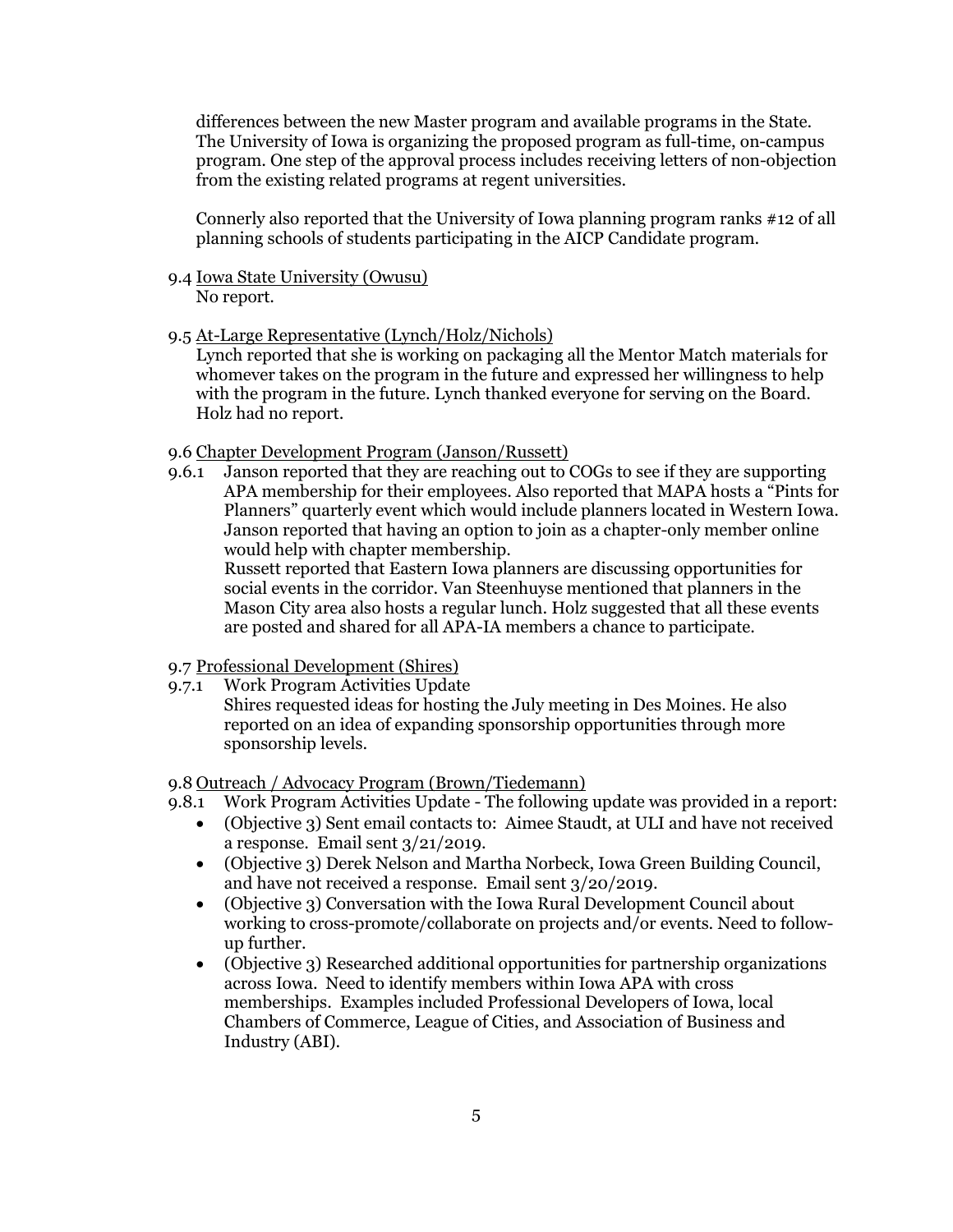• (Objective 6) The Chapter participated in the ISU College of Design Career Fair w/booth. Primarily staffed by Madeline and Dylan. We have the date for the University of Iowa career fair.

## 9.9 Legislative and Policy Program (Van Steenhuyse)

Van Steenhuyse reported that he is working on a legislative summary of the past session.

- 9.9.1 Work Program Activities Update The following update was provided in a report:
	- (Objective 1) We now have an established committee and have developed an annual legislative agenda. I intend to refine the Legislative Agenda by soliciting member input through emails and conference sessions. I am looking for ways to broadcast our agenda to a wider audience. I am also working to develop relationships with allied organizations, particularly Professional Developers of Iowa and the Iowa Municipal League, to share resources and help understand impacts of bills and policies.
	- (Objective 2) During the last session, I monitored bills related to planning and planners using tools on the Legislature's website. When bills of interest came up, I sent alerts to the Legislative and Policy Committee and the Chapter Board. With guidance from this group, I also sent alerts to the entire membership when particularly impactful bills were moving through the committee process and were finding their way to the House or Senate floor. I intend to work with the Committee to find ways to be more influential in this process.
	- (Objective 3) I have joined the Planner's Advocacy Network and receive updates from APA National on Federal initiatives and legislation. I have been invited to comment on APA Policy Guides and do so whenever I am able. In September 2018, I attended the Policy and Advocacy Conference in Washington D.C. and participated in a workshop to help develop national policy guides for housing and infrastructure.
	- (Objective 4) I see this as a benefit that the Chapter can provide when legislation or court decisions directly affect planning and zoning in our communities. I think that this can be an opportunity to work with our state's private sector planners to provide a service to the membership as a whole, to create model ordinance language or policy guides. I intend to connect with our consultant community to explore this option further.
	- (Objective 5) I will be submitting a Chapter Conference session to review the Chapter Legislative Agenda and provide guidance as to how individual members can be advocates, particularly with their representatives in the Statehouse. I'd like to see this session be repeated annually.

## 9.10 Recognition / Awards Program (Cowell/Bothell)

9.10.1 Work Program Activities Update - The following update was provided in a report:

- Objective 1. Continue and enhance the Chapter Awards program, including individual recognitions.
	- This is monitored on a yearly basis and adjusted as necessary. In 2018 the processes were reviewed and the guidelines were updated.
- Objective 2. Facilitate and encourage National Award applications.
	- We encourage individuals/organizations to enter their plan, project, program, tool, process, report, or ordinance in the APA-National Awards on a yearly basis. The APA-Iowa Award categories and applications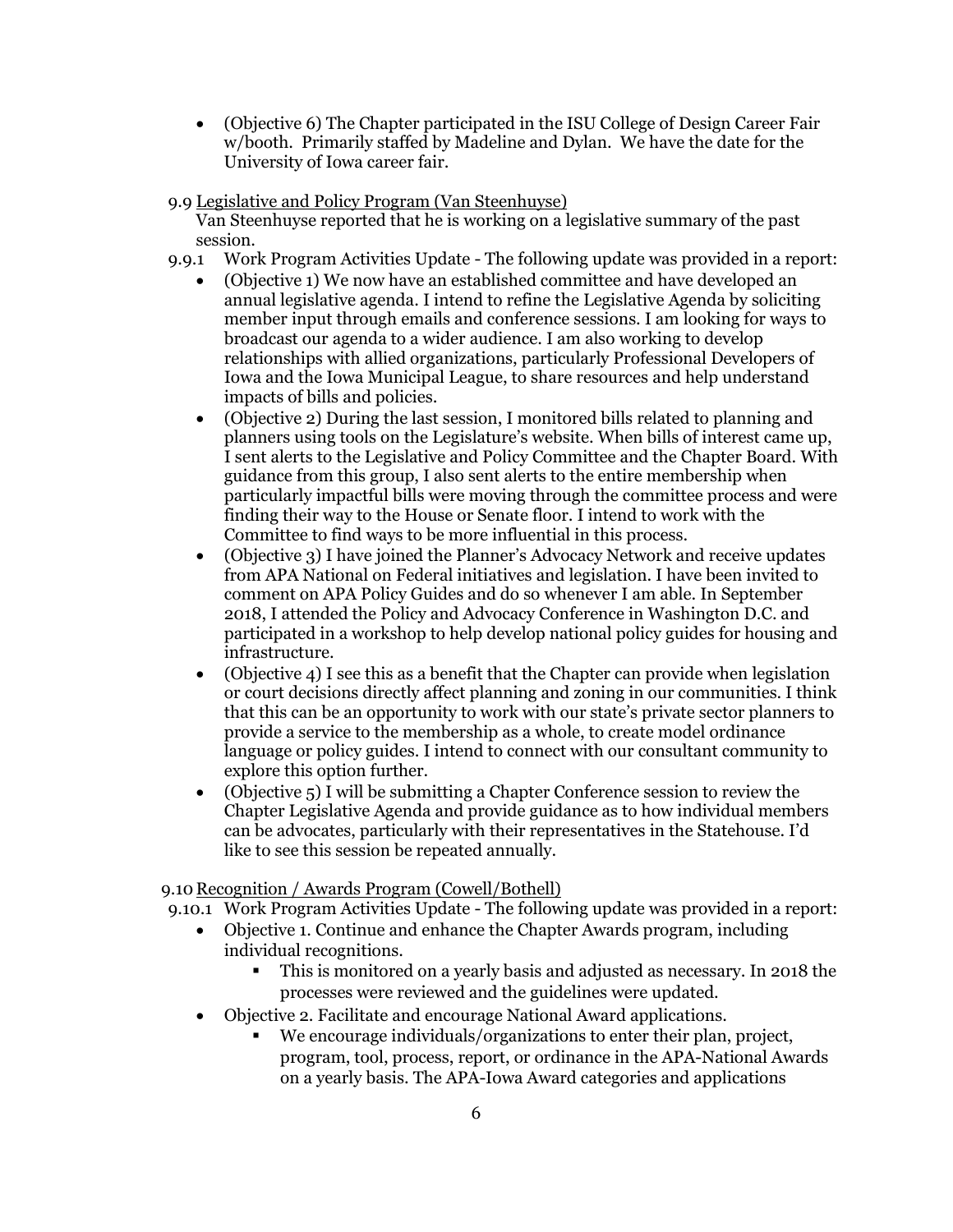themselves are consistent with the APA-National Awards application to facilitate and simplify the application process.

- Objective 3. Promote Chapter support of nominating new FAICP candidates.
	- Conducted on a yearly basis. Nominations are due October this year. We're also looking for support from the Board in identifying candidates.
- Objective 4. Advance and adapt new ways to recognize emerging professionals.
	- We've discussed recognizing emerging professionals in the chapter newsletter and through social media. We're working to identify a way in which to easily identify these professionals.
- Objective 5. Seek ways to recognize planning efforts across different organizations and fields of study related to planning.

No update.

- Objective 6. Recognize member accomplishments outside of formal award programs.
	- We've discussed recognizing emerging professionals in the chapter newsletter and through social media. We're working to identify a way in which to easily identify these professionals.

## 9.11 Public Relations / Communication Program (Perkins/Voges)

- 9.11.1 Work Program Activities Update The following update was provided in a report:
	- Objective 1. Maintain and enhance the Chapter website.
		- Maintenance of the APA Iowa Chapter website is ongoing. The Board will likely move the website to the national APA hosted website platform in 2019. This move will save the APA Iowa Chapter approximately \$1,200 annually and will prevent the costs and website downtime associated with unanticipated website updates that we have experienced with our current website host.
	- Objective 2. Maintain and promote the Chapter's social media presence.
		- Facebook is our primary social media platform with daily posts and also serves as the primary event outreach to non-members. There has been an increase of 40 followers since last spring with a loss of 2. Engagement with posts is relatively low, continued support by the Board to like, comment, tag, or share posts is encouraged to increase presence in feeds. Additionally, Board is encouraged to share information with Liesl that they would like posted to social media.
		- Twitter is the secondary social media platform and functions best as an information sharing platform during events.
	- Objective 3. Publish an electronic newsletter a minimum of three times per year.
		- Second newsletter of 2019 received good feedback. Everyone appears to appreciate the addition, but content entry was low. Encourage Board members to submit their content or share with colleagues.
	- Objective 4. Develop an Annual Report published following the fiscal year end.
		- The Communication Co-chairs will participate in the Chapter Annual Report as needed. Additional clarification on the responsibilities of this objective would be useful.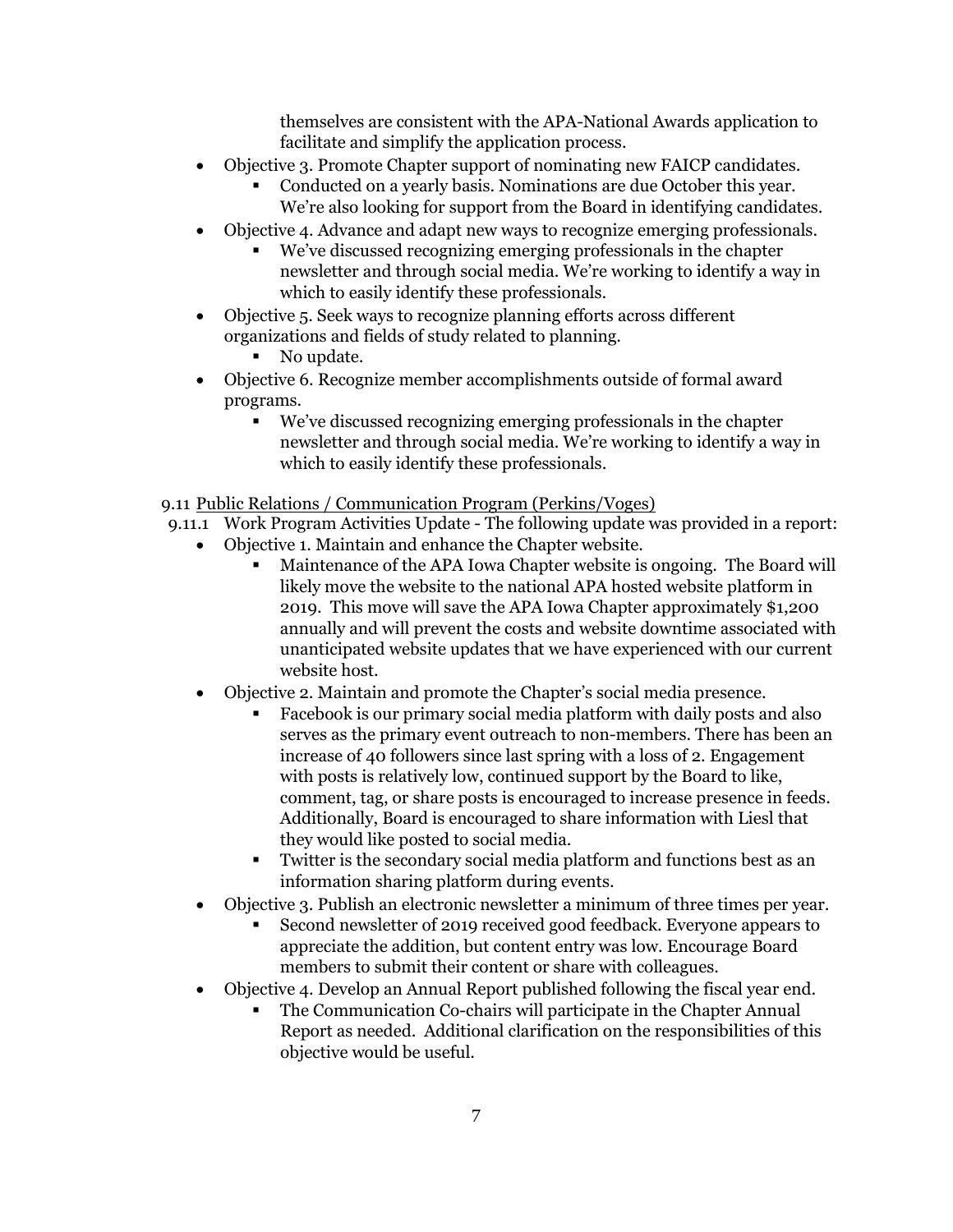- Objective 5. Develop a marketing program to educate the public, media, community leaders and elected officials regarding the importance of the planning profession in Iowa.
	- Creation and disbursement of the newsletter, regular content updates to social media and the website, support this educational objective. Additional clarification on the responsibilities of this objective would be useful.
- Objective 6. Develop information and materials to assist in raising awareness about the need for planning in Iowa communities.
	- The newsletter, social media content and website content provide timely information to the APA Iowa Chapter membership regarding planning in Iowa communities. Additional clarification on the responsibilities of this objective would be useful.
- Objective 7. Maintain and follow a chapter communications plan.
	- **Completed.**
- 9.12 University of Iowa Graduate Program (Jelovchan) No report. *Connerly indicated that Jelovchan had graduated.*
- 9.13 Iowa State University Undergraduate Program (Williams) No report.
- 9.14 Iowa State University Graduate Program (Runkel) No report.
- 9.15 County Planning and Zoning Officials of Iowa (VandeLune) No report.
- 9.16 Iowa Floodplain and Stormwater Management Association (Land) No report.

# **10.0 Other Items Not on the Agenda**

# **11.0 Upcoming Board Meetings**

The July meeting is scheduled on Friday the 19<sup>th</sup> of July at 10 a.m. The meeting will be in the Des Moines Metro; specific location to be determined.

# **12.0 Adjournment of the Board Meeting**

*Motion by Shires, seconded by Young to adjourn*. Meeting adjourned at 11:56 a.m.

| Date: |  |  |
|-------|--|--|
|       |  |  |

Dylan Mullenix, AICP President